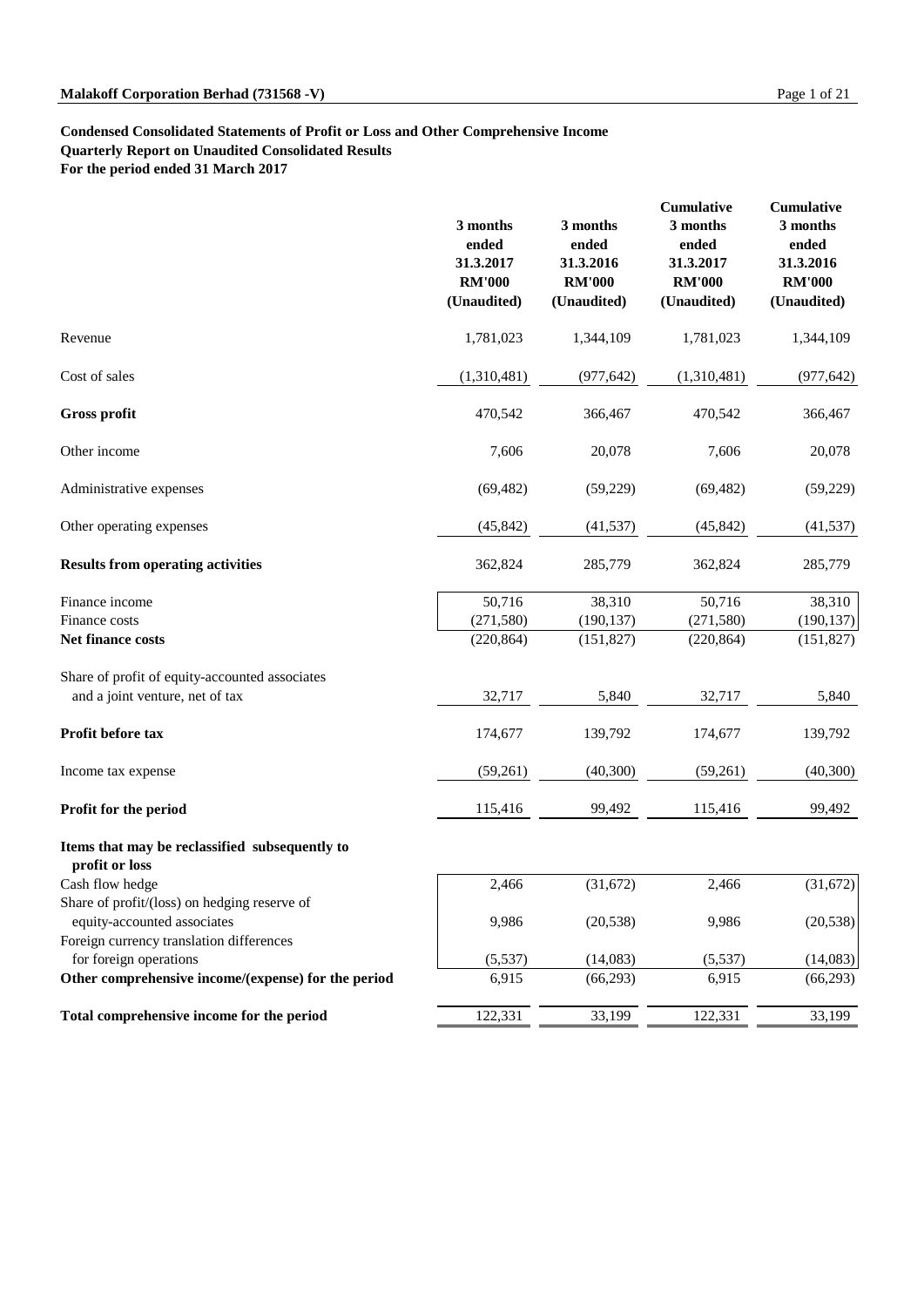#### **Condensed Consolidated Statements of Profit or Loss and Other Comprehensive Income**

**Quarterly Report on Unaudited Consolidated Results**

**For the period ended 31 March 2017**

|                                             | 3 months<br>ended<br>31.3.2017<br><b>RM'000</b><br>(Unaudited) | 3 months<br>ended<br>31.3.2016<br><b>RM'000</b><br>(Unaudited) | <b>Cumulative</b><br>3 months<br>ended<br>31.3.2017<br><b>RM'000</b><br>(Unaudited) | <b>Cumulative</b><br>3 months<br>ended<br>31.3.2016<br><b>RM'000</b><br>(Unaudited) |
|---------------------------------------------|----------------------------------------------------------------|----------------------------------------------------------------|-------------------------------------------------------------------------------------|-------------------------------------------------------------------------------------|
| Profit attributable to:                     |                                                                |                                                                |                                                                                     |                                                                                     |
| Owners of the Company                       | 98,786                                                         | 84,098                                                         | 98,786                                                                              | 84,098                                                                              |
| Non-controlling interests                   | 16,630                                                         | 15,394                                                         | 16,630                                                                              | 15,394                                                                              |
| <b>Profit for the period</b>                | 115,416                                                        | 99,492                                                         | 115,416                                                                             | 99,492                                                                              |
| Total comprehensive income attributable to: |                                                                |                                                                |                                                                                     |                                                                                     |
| Owners of the Company                       | 105,701                                                        | 17,805                                                         | 105,701                                                                             | 17,805                                                                              |
| Non-controlling interests                   | 16,630                                                         | 15,394                                                         | 16,630                                                                              | 15,394                                                                              |
| Total comprehensive income for the period   | 122,331                                                        | 33,199                                                         | 122,331                                                                             | 33,199                                                                              |
| Earnings per ordinary share (sen)           |                                                                |                                                                |                                                                                     |                                                                                     |
| Basic/Diluted                               | 1.98                                                           | 1.68                                                           | 1.98                                                                                | 1.68                                                                                |

The Unaudited Condensed Consolidated Statements of Profit or Loss and Other Comprehensive Income should be read in conjunction with the Audited Financial Statements for the financial year ended 31 December 2016 and the accompanying explanatory notes attached to the interim financial statements.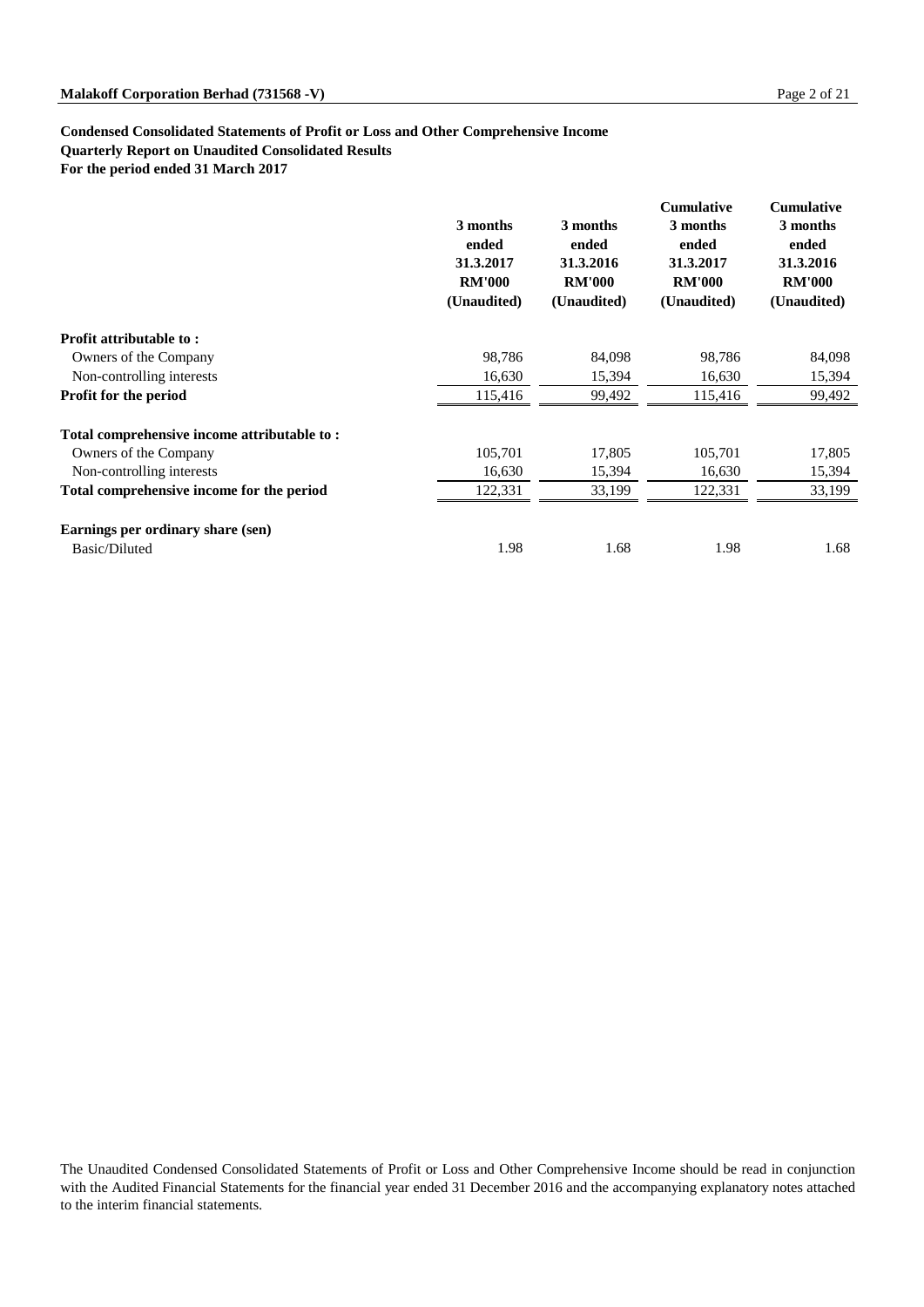# **Condensed Consolidated Statements of Financial Position**

**As at 31 March 2017**

|                                                     | As at<br>31.3.2017<br><b>RM'000</b><br>(Unaudited) | As at<br>31.12.2016<br><b>RM'000</b><br>(Audited) |
|-----------------------------------------------------|----------------------------------------------------|---------------------------------------------------|
| <b>Non-current assets</b>                           |                                                    |                                                   |
| Property, plant and equipment                       | 14,389,270                                         | 14,604,469                                        |
| Intangible assets                                   | 3,601,803                                          | 3,721,431                                         |
| Prepaid lease payments                              | 67,180                                             | 68,336                                            |
| Investment in associates                            | 1,503,659                                          | 1,476,010                                         |
| Investment in a joint venture                       |                                                    |                                                   |
| Finance lease receivable                            | 2,365,693                                          | 2,264,999                                         |
| Derivative financial assets                         | 628,079                                            | 670,796                                           |
| Other receivables                                   | 89,056                                             | 91,902                                            |
| Deferred tax assets                                 | 72,514                                             | 69,568                                            |
| <b>Total non-current assets</b>                     | 22,717,254                                         | 22,967,511                                        |
| <b>Current assets</b>                               |                                                    |                                                   |
| Trade and other receivables                         | 1,470,331                                          | 2,046,557                                         |
| Inventories                                         | 762,190                                            | 662,273                                           |
| Current tax assets                                  | 166,342                                            | 176,592                                           |
| Other investments                                   | 1,396,454                                          | 1,403,801                                         |
| Cash and cash equivalents                           | 3,361,560                                          | 3,006,802                                         |
| <b>Total current assets</b>                         | 7,156,877                                          | 7,296,025                                         |
| <b>Total assets</b>                                 | 29,874,131                                         | 30,263,536                                        |
| <b>Equity</b>                                       |                                                    |                                                   |
| Share capital                                       | 500,000                                            | 500,000                                           |
| Share premium                                       | 5,192,215                                          | 5, 192, 215                                       |
| Reserves                                            | 118,077                                            | 111,162                                           |
| Retained profits                                    | 211,121                                            | 112,335                                           |
| <b>Equity attributable to owners of the Company</b> | 6,021,413                                          | 5,915,712                                         |
| Perpetual sukuk                                     | 800,000                                            |                                                   |
| Non-controlling interests                           | 207,213                                            | 215,583                                           |
| <b>Total equity</b>                                 | 7,028,626                                          | 6,131,295                                         |
| <b>Non-current liabilities</b>                      |                                                    |                                                   |
| Loan and borrowings                                 | 15,631,398                                         | 15,626,429                                        |
| Employee benefits                                   | 97,866                                             | 94,828                                            |
| Provision for decommissioning cost                  | 87,173                                             | 85,625                                            |
| Deferred income                                     | 3,310,357                                          | 3,230,403                                         |
| Deferred tax liabilities                            | 1,709,720                                          | 1,776,677                                         |
| Derivative financial liabilities                    | 144,032                                            | 153,681                                           |
| <b>Total non-current liabilities</b>                | 20,980,546                                         | 20,967,643                                        |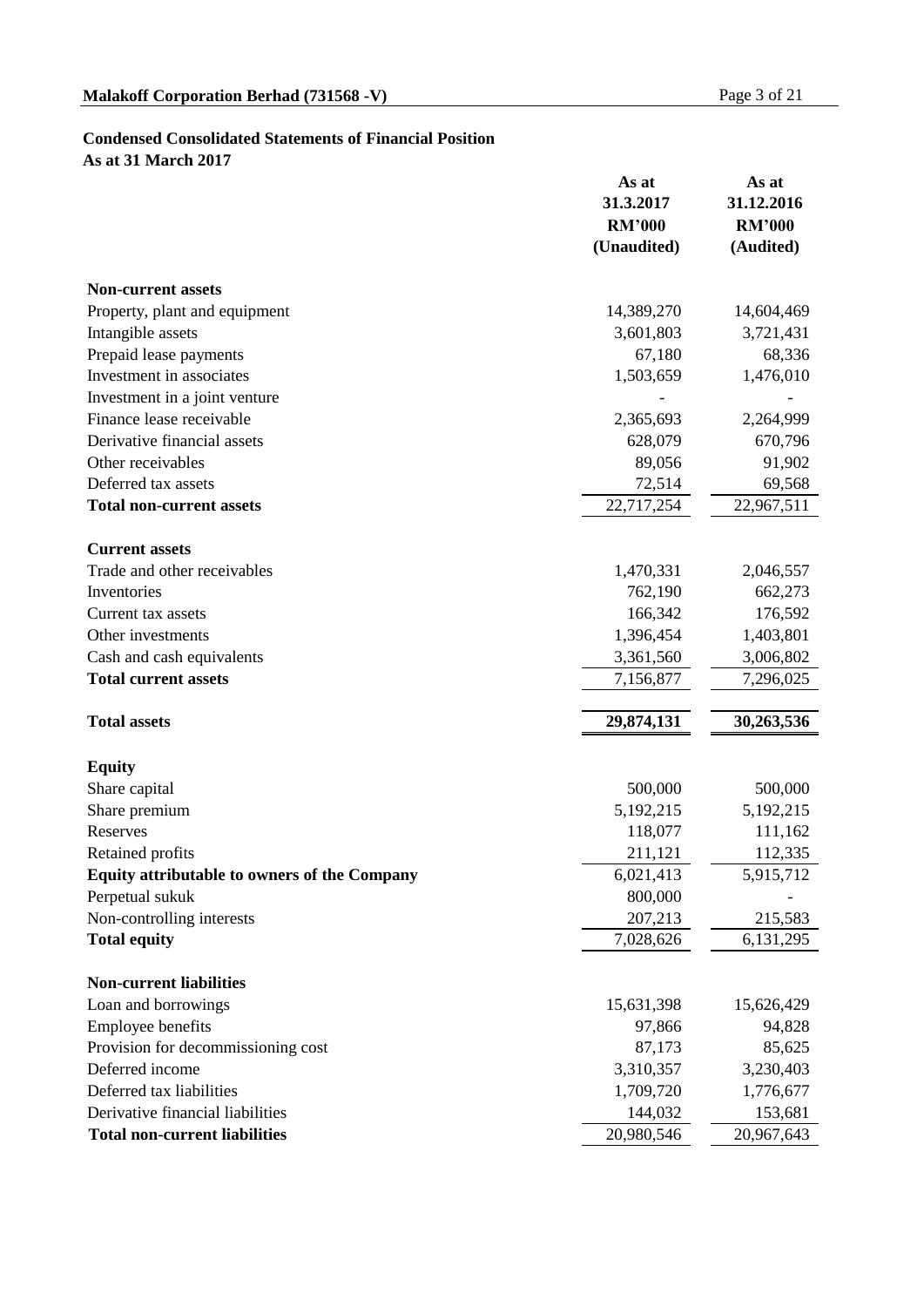#### **Condensed Consolidated Statements of Financial Position**

**As at 31 March 2017**

|                                            | As at<br>31.3.2017           | As at<br>31.12.2016        |  |
|--------------------------------------------|------------------------------|----------------------------|--|
|                                            | <b>RM'000</b><br>(Unaudited) | <b>RM'000</b><br>(Audited) |  |
|                                            |                              |                            |  |
| <b>Current liabilities</b>                 |                              |                            |  |
| Trade and other payables                   | 1,014,824                    | 1,002,243                  |  |
| Current tax liabilities                    | 135,895                      | 117,378                    |  |
| Loans and borrowings                       | 601,167                      | 1,910,419                  |  |
| Deferred income                            | 81,175                       | 103,147                    |  |
| Derivative financial liabilities           | 31,898                       | 31,411                     |  |
| <b>Total current liabilities</b>           | 1,864,959                    | 3,164,598                  |  |
| <b>Total liabilities</b>                   | 22,845,505                   | 24, 132, 241               |  |
| <b>Total equity and liabilities</b>        | 29,874,131                   | 30,263,536                 |  |
|                                            |                              |                            |  |
| Net assets per share attributable to       |                              |                            |  |
| ordinary equity holders of the parent (RM) | 1.20                         | 1.18                       |  |

The Unaudited Condensed Consolidated Statements of Financial Position should be read in conjunction with the Audited Financial Statements for the financial year ended 31 December 2016 and the accompanying explanatory notes attached to the interim financial statements.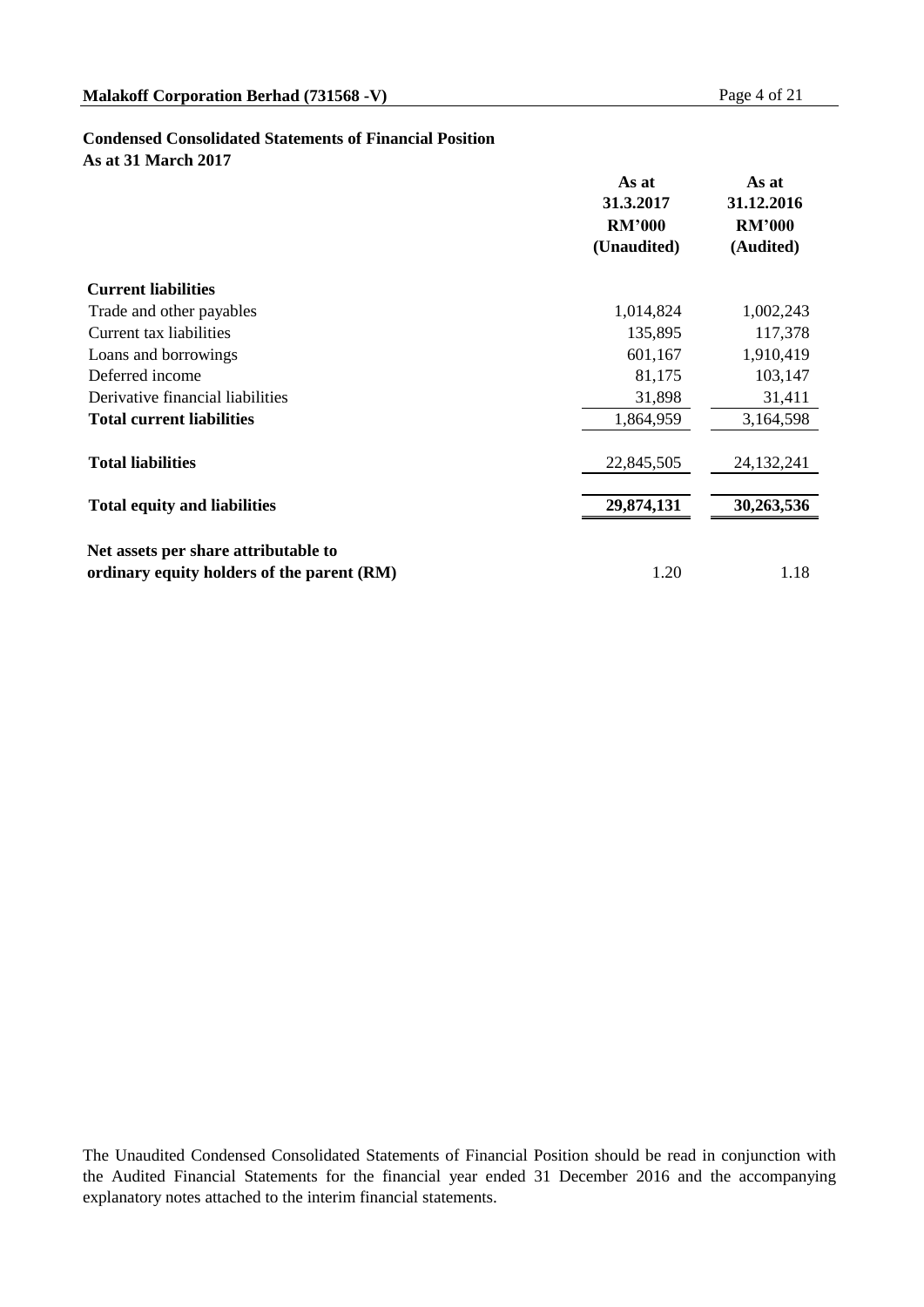#### **Malakoff Corporation Berhad (731568 -V)** Page 5 of 21

#### **Condensed Consolidated Statement of Changes in Equity For the period ended 31 March 2017**

|                                        |                                       | /--------------------------------- Non distributable -----------------------------------/ |                                               |                                     |                                 |                                                    |                               |                                                   |                                                      |                                                |
|----------------------------------------|---------------------------------------|-------------------------------------------------------------------------------------------|-----------------------------------------------|-------------------------------------|---------------------------------|----------------------------------------------------|-------------------------------|---------------------------------------------------|------------------------------------------------------|------------------------------------------------|
|                                        |                                       |                                                                                           |                                               | <b>Reserves</b>                     |                                 |                                                    |                               |                                                   |                                                      |                                                |
|                                        | <b>Share Capital</b><br><b>RM'000</b> | <b>Share Premium</b><br><b>RM'000</b>                                                     | Capital<br><b>Redemption</b><br><b>RM'000</b> | <b>Translation</b><br><b>RM'000</b> | <b>Hedging</b><br><b>RM'000</b> | <b>Retained</b><br><b>Profits</b><br><b>RM'000</b> | <b>Total</b><br><b>RM'000</b> | <b>Perpetual</b><br><b>Sukuk</b><br><b>RM'000</b> | Non-controlling<br><b>Interests</b><br><b>RM'000</b> | <b>Total</b><br><b>Equity</b><br><b>RM'000</b> |
| At 1 January 2017                      | 500,000                               | 5,192,215                                                                                 | 840                                           | 20,476                              | 89,846                          | 112,335                                            | 5,915,712                     |                                                   | 215,583                                              | 6,131,295                                      |
| Foreign currency translation           |                                       |                                                                                           |                                               |                                     |                                 |                                                    |                               |                                                   |                                                      |                                                |
| differences for foreign operations     |                                       |                                                                                           |                                               | (5,537)                             | $\overline{\phantom{a}}$        | ۰                                                  | (5,537)                       |                                                   |                                                      | (5,537)                                        |
| Cash flow hedge                        |                                       |                                                                                           |                                               |                                     | 2,466                           | $\sim$                                             | 2,466                         |                                                   | $\sim$                                               | 2,466                                          |
| Share of profit on hedging reserves    |                                       |                                                                                           |                                               |                                     |                                 |                                                    |                               |                                                   |                                                      |                                                |
| attributable to associates             |                                       |                                                                                           |                                               | $\sim$                              | 9,986                           | $\sim$                                             | 9,986                         |                                                   | $\sim$                                               | 9,986                                          |
| Other comprehensive (expense)/income   |                                       |                                                                                           |                                               |                                     |                                 |                                                    |                               |                                                   |                                                      |                                                |
| for the period                         |                                       |                                                                                           |                                               | (5,537)                             | 12,452                          |                                                    | 6,915                         |                                                   |                                                      | 6,915                                          |
| Profit for the period                  |                                       |                                                                                           |                                               |                                     |                                 | 98,786                                             | 98,786                        | $\overline{\phantom{a}}$                          | 16,630                                               | 115,416                                        |
| Comprehensive income for the period    |                                       |                                                                                           | ٠                                             | (5,537)                             | 12,452                          | 98,786                                             | 105,701                       | ٠                                                 | 16,630                                               | 122,331                                        |
| Issuance of perpetual sukuk            |                                       |                                                                                           |                                               |                                     |                                 |                                                    |                               | 800,000                                           | $\overline{\phantom{a}}$                             | 800,000                                        |
| Dividends to non-controlling interests | $\sim$                                | $\overline{\phantom{a}}$                                                                  | $\overline{\phantom{a}}$                      | $\overline{\phantom{a}}$            | $\overline{\phantom{a}}$        | $\sim$                                             | ٠                             | $\overline{\phantom{a}}$                          | (25,000)                                             | (25,000)                                       |
| Total distribution to owners           |                                       |                                                                                           |                                               |                                     |                                 |                                                    |                               |                                                   | (25,000)                                             | (25,000)                                       |
| At 31 March 2017                       | 500,000                               | 5,192,215                                                                                 | 840                                           | 14,939                              | 102,298                         | 211,121                                            | 6,021,413                     | 800,000                                           | 207,213                                              | 7,028,626                                      |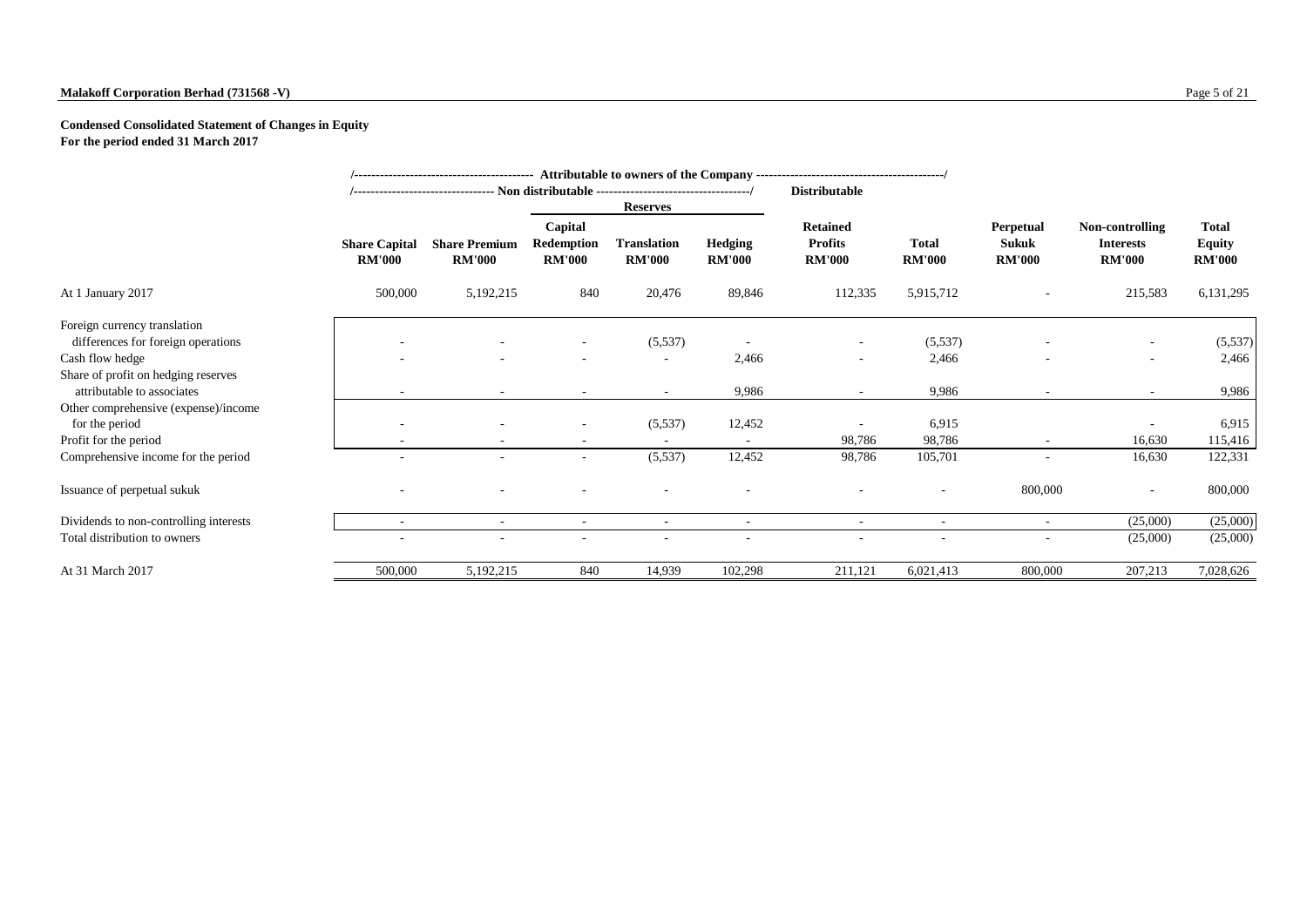#### **Malakoff Corporation Berhad (731568 -V)** Page 6 of 21

#### **Condensed Consolidated Statement of Changes in Equity For the period ended 31 March 2017**

|                                                                    |                                       |                                       |                                               | /--------------------------------- Non distributable ----------------------------------/ |                                 | <b>Distributable</b>                                        |                               |                                            |                                                      |                                                |
|--------------------------------------------------------------------|---------------------------------------|---------------------------------------|-----------------------------------------------|------------------------------------------------------------------------------------------|---------------------------------|-------------------------------------------------------------|-------------------------------|--------------------------------------------|------------------------------------------------------|------------------------------------------------|
|                                                                    |                                       |                                       |                                               | <b>Reserves</b>                                                                          |                                 |                                                             |                               |                                            |                                                      |                                                |
|                                                                    | <b>Share Capital</b><br><b>RM'000</b> | <b>Share Premium</b><br><b>RM'000</b> | Capital<br><b>Redemption</b><br><b>RM'000</b> | <b>Translation</b><br><b>RM'000</b>                                                      | <b>Hedging</b><br><b>RM'000</b> | <b>Retained</b><br><b>Retained Profits</b><br><b>RM'000</b> | <b>Total</b><br><b>RM'000</b> | <b>Perpetual</b><br>Sukuk<br><b>RM'000</b> | Non-controlling<br><b>Interests</b><br><b>RM'000</b> | <b>Total</b><br><b>Equity</b><br><b>RM'000</b> |
| At 1 January 2016, restated                                        | 500,000                               | 5, 192, 215                           | 840                                           | 17,105                                                                                   | 19,678                          | 35,276                                                      | 5,765,114                     |                                            | 215,004                                              | 5,980,118                                      |
| Foreign currency translation<br>differences for foreign operations |                                       |                                       |                                               | (14,083)                                                                                 |                                 |                                                             | (14,083)                      |                                            | $\sim$                                               | (14,083)                                       |
| Cash flow hedge                                                    |                                       |                                       |                                               | ٠                                                                                        | (31,672)                        | $\sim$                                                      | (31,672)                      |                                            | $\sim$                                               | (31,672)                                       |
| Share of loss on hedging reserves attributable<br>to associates    |                                       |                                       |                                               | $\sim$                                                                                   | (20, 538)                       | $\sim$                                                      | (20, 538)                     |                                            | $\sim$                                               | (20, 538)                                      |
| Other comprehensive expense<br>for the period                      |                                       |                                       | $\sim$                                        | (14,083)                                                                                 | (52,210)                        |                                                             | (66, 293)                     |                                            | $\sim$                                               | (66,293)                                       |
| Profit for the period                                              | ۰                                     |                                       | $\sim$                                        |                                                                                          | $\overline{\phantom{a}}$        | 84,098                                                      | 84,098                        |                                            | 15,394                                               | 99,492                                         |
| Comprehensive income for the period                                | $\overline{\phantom{a}}$              |                                       | $\sim$                                        | (14,083)                                                                                 | (52,210)                        | 84,098                                                      | 17,805                        |                                            | 15,394                                               | 33,199                                         |
| Dividends to non-controlling interests                             | ٠                                     |                                       | $\overline{\phantom{a}}$                      | ٠                                                                                        | $\overline{\phantom{a}}$        |                                                             |                               |                                            | (5,000)                                              | (5,000)                                        |
| Total distribution to owners                                       |                                       |                                       |                                               |                                                                                          |                                 |                                                             |                               |                                            | (5,000)                                              | (5,000)                                        |
| At 31 March 2016, as restated                                      | 500,000                               | 5,192,215                             | 840                                           | 3,022                                                                                    | (32, 532)                       | 119,374                                                     | 5,782,919                     |                                            | 225,398                                              | 6,008,317                                      |

The Unaudited Condensed Consolidated Statements of Changes in Equity should be read in conjunction with the Audited Financial Statements for the financial year ended 31 December 2016 and the accompanying explanatory notes attached to the interim financial statements.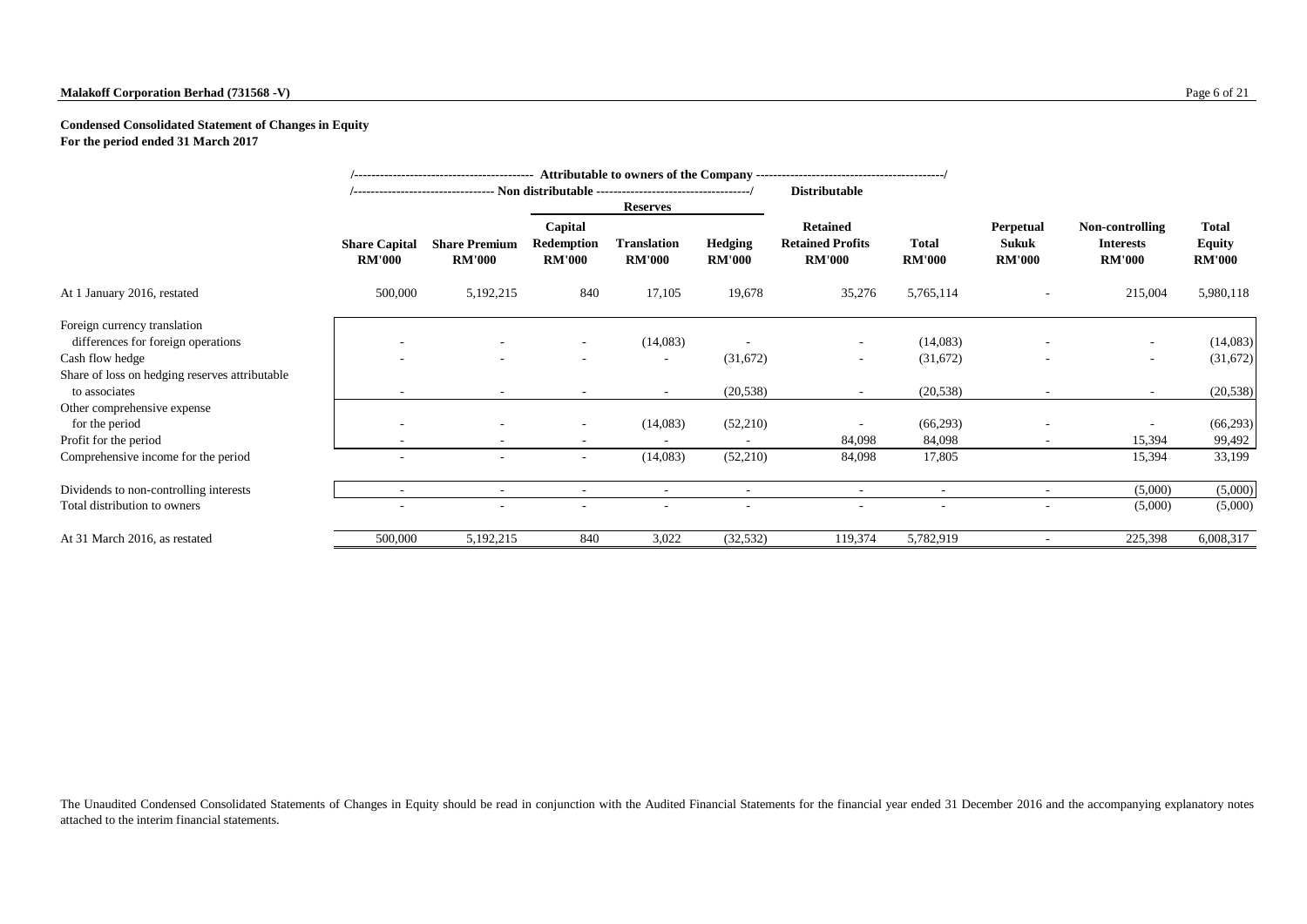## **Condensed Consolidated Statements of Cash Flows For the period ended 31 March 2017**

|                                                        | 3 months<br>ended<br>31.3.2017 | 3 months<br>ended<br>31.3.2016 |  |
|--------------------------------------------------------|--------------------------------|--------------------------------|--|
|                                                        | <b>RM'000</b>                  | <b>RM'000</b>                  |  |
| <b>Cash flows from operating activities</b>            | (Unaudited)                    | (Unaudited)                    |  |
| Profit before tax                                      | 174,677                        | 139,792                        |  |
| <b>Adjustments for:</b>                                |                                |                                |  |
| Non cash-item                                          | 360,015                        | 313,080                        |  |
| Finance costs                                          | 271,580                        | 190,137                        |  |
| Finance income                                         | (50,716)                       | (38,310)                       |  |
| Share of profit of equity-accounted associates         |                                |                                |  |
| and a joint venture, net of tax                        | (32,717)                       | (5,840)                        |  |
| Operating profit before changes in working capital     | 722,839                        | 598,859                        |  |
| Changes in:                                            |                                |                                |  |
| Net change in current assets                           | 329,131                        | 387,758                        |  |
| Net change in current liabilities                      | 181,585                        | (53,227)                       |  |
| Net change in non-current liabilities                  | 59,530                         | 56,946                         |  |
| <b>Cash generated from operations</b>                  | 1,293,085                      | 990,336                        |  |
| Income taxes paid                                      | (88, 892)                      | (57, 168)                      |  |
| Net cash from operating activities                     | 1,204,193                      | 933,168                        |  |
| <b>Cash flows from investing activities</b>            |                                |                                |  |
| Acquisition of property, plant and equipment           | (15, 120)                      | (244, 710)                     |  |
| Acquisition of prepaid lease payments                  |                                | (2,496)                        |  |
| Dividend received from associates                      | 546                            |                                |  |
| Decrease/(increase) in other investments               | 7,347                          | (82, 820)                      |  |
| Interest received                                      | 39,519                         | 32,139                         |  |
| Proceeds from redemption on unsecured loan stocks      | 6,400                          | 4,800                          |  |
| Net cash generated from/(used in) investing activities | 38,692                         | (293,087)                      |  |
| <b>Cash flows from financing activities</b>            |                                |                                |  |
| Dividends paid to non-controlling interests            | (25,000)                       | (5,000)                        |  |
| Interest paid                                          | (276, 231)                     | (269, 149)                     |  |
| Proceeds from issuance of perpetual sukuk              | 800,000                        |                                |  |
| Proceeds from borrowings                               |                                | 185,389                        |  |
| Repayment of borrowings                                | (1,386,896)                    | (81, 284)                      |  |
| Net cash used in financing activities                  | (888, 127)                     | (170, 044)                     |  |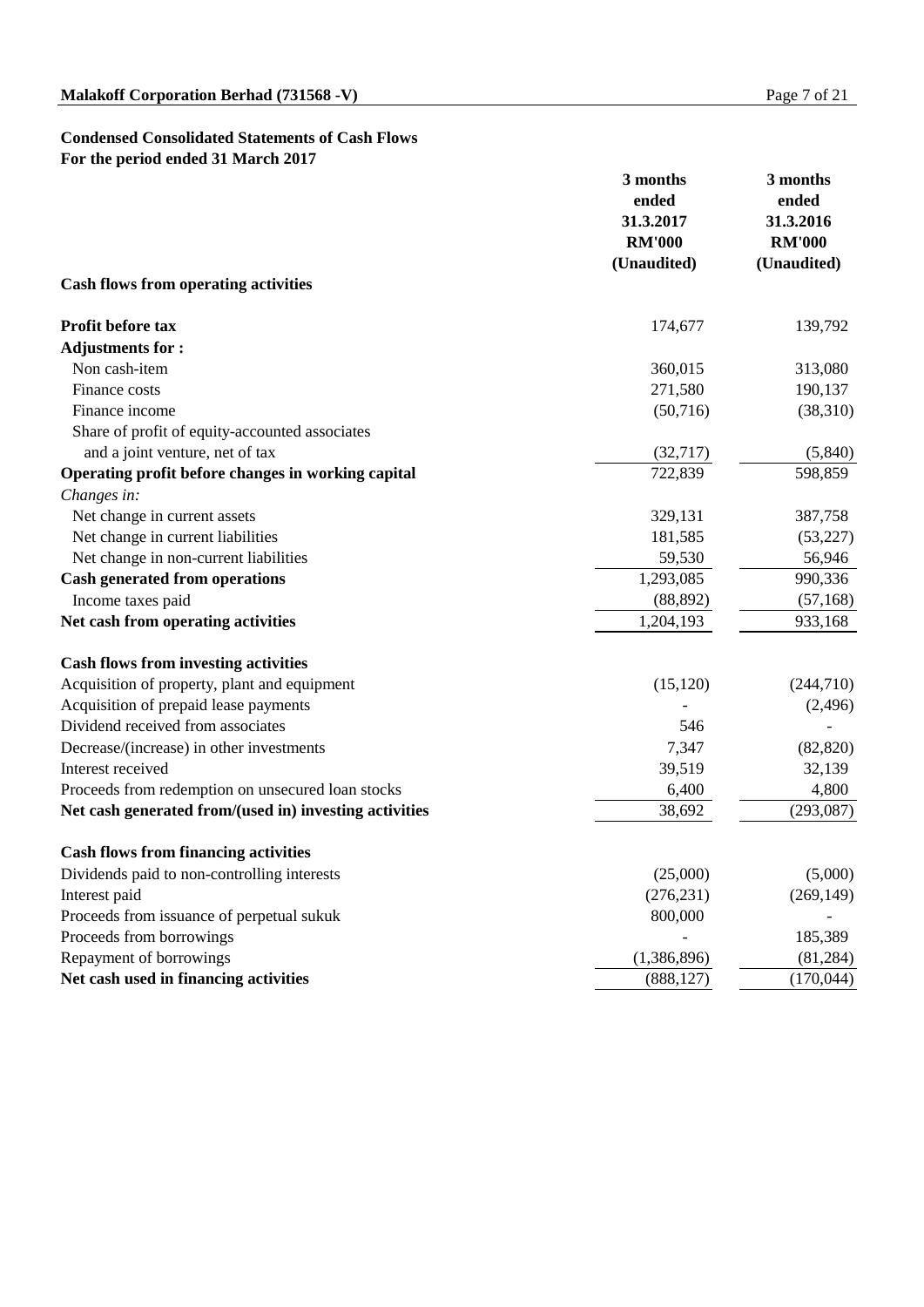#### **Condensed Consolidated Statements of Cash Flows For the period ended 31 March 2017**

|                                                              | 3 months<br>ended<br>31.3.2017<br><b>RM'000</b><br>(Unaudited) | 3 months<br>ended<br>31.3.2016<br><b>RM'000</b><br>(Unaudited) |
|--------------------------------------------------------------|----------------------------------------------------------------|----------------------------------------------------------------|
| Net increase in cash and cash equivalents                    | 354,758                                                        | 470,037                                                        |
| Cash and cash equivalents at beginning of the period         | 3,006,802                                                      | 2,853,346                                                      |
| Cash and cash equivalents at end of the period               | 3,361,560                                                      | 3,323,383                                                      |
| Cash and cash equivalents comprise :                         |                                                                |                                                                |
| Deposits with licensed banks and other licensed corporations | 2,555,142                                                      | 2,484,889                                                      |
| Cash and bank balances                                       | 806,418                                                        | 838,494                                                        |
|                                                              | 3,361,560                                                      | 3,323,383                                                      |

The Unaudited Condensed Consolidated Statements of Cash Flows should be read in conjunction with the Audited Financial Statements for the financial year ended 31 December 2016 and the accompanying explanatory notes attached to the interim financial statements.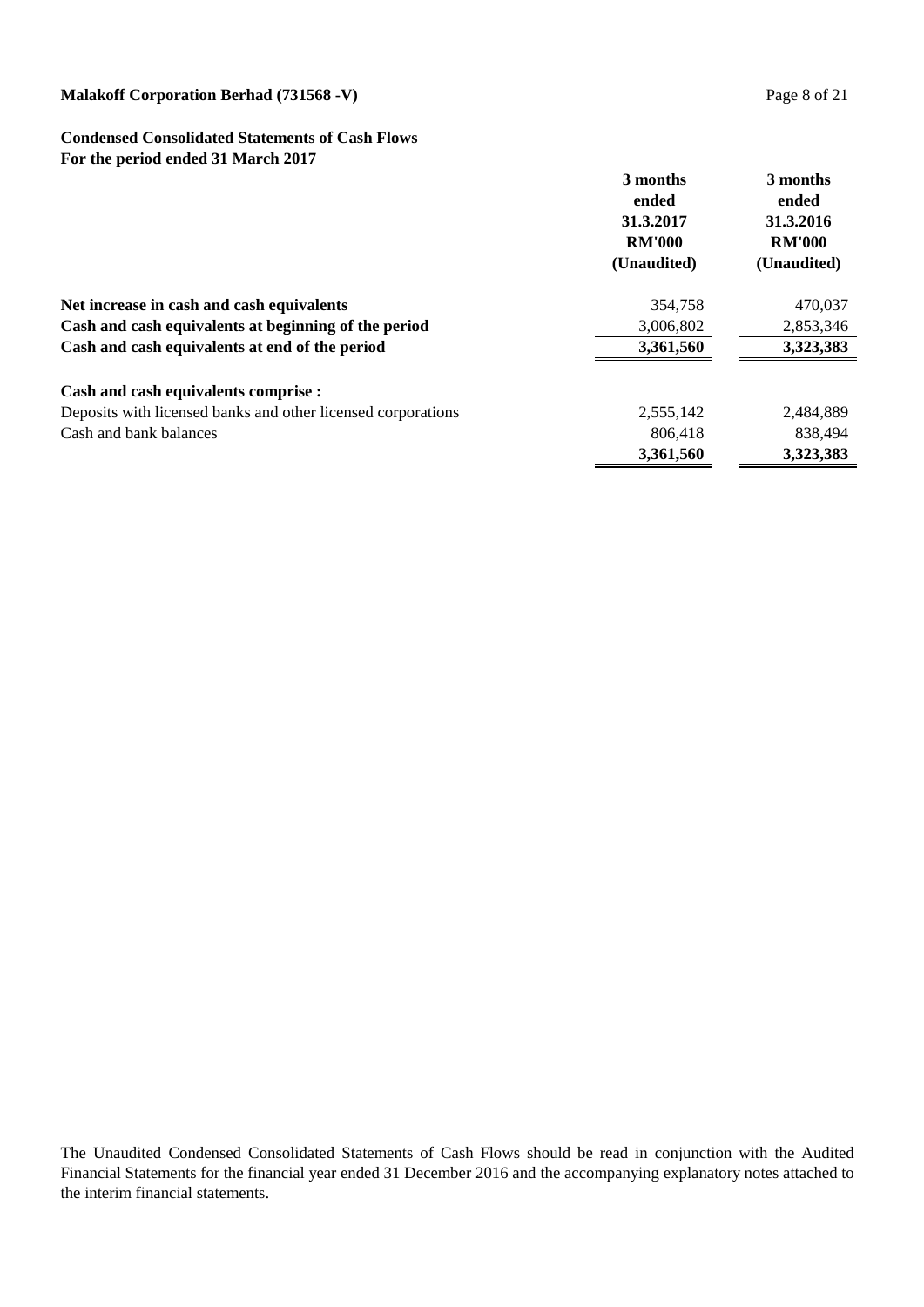#### **Notes to the interim financial statements**

#### **1. Basis of preparation**

The interim financial statements are unaudited and have been prepared in accordance with Malaysian Financial Reporting Standards ("MFRSs") 134, Interim Financial Reporting and Appendix 9B (Part A) of the Listing Requirements of Bursa Malaysia Securities Berhad. The interim financial statements should be read in conjunction with the Group's annual audited financial statements for the financial year ended 31 December 2016 and the accompanying explanatory notes attached to the interim financial statements.

The audited financial statements of the Group for the financial year ended 31 December 2016 was prepared in accordance with MFRSs, International Financial Reporting Standards and the requirements of the Companies Act, 1965 in Malaysia.

The significant accounting policies adopted in these interim financial statements are consistent with those adopted in the annual audited financial statements for the financial year ended 31 December 2016, except the Group adopted the following Amendments to MFRSs effective for annual periods beginning on or after 1 January 2017as follows:

- Amendments to MFRS 12, Disclosure of interests in Other Entities (Annual Improvements to MFRS Standards 2014-2016 Cycle)
- Amendments to MFRS 107, Statement of Cash Flows Disclosure Initiative
- Amendments to MFRS 112, Income Taxes Recognition of Deferred Tax Assets for Unrealised Losses

The adoption of the above did not have any material impact on the financial statements of the Group.

#### **2. Audit qualification**

The report of the auditors on the Group's financial statements for the financial year ended 31 December 2016 was not subject to any qualification.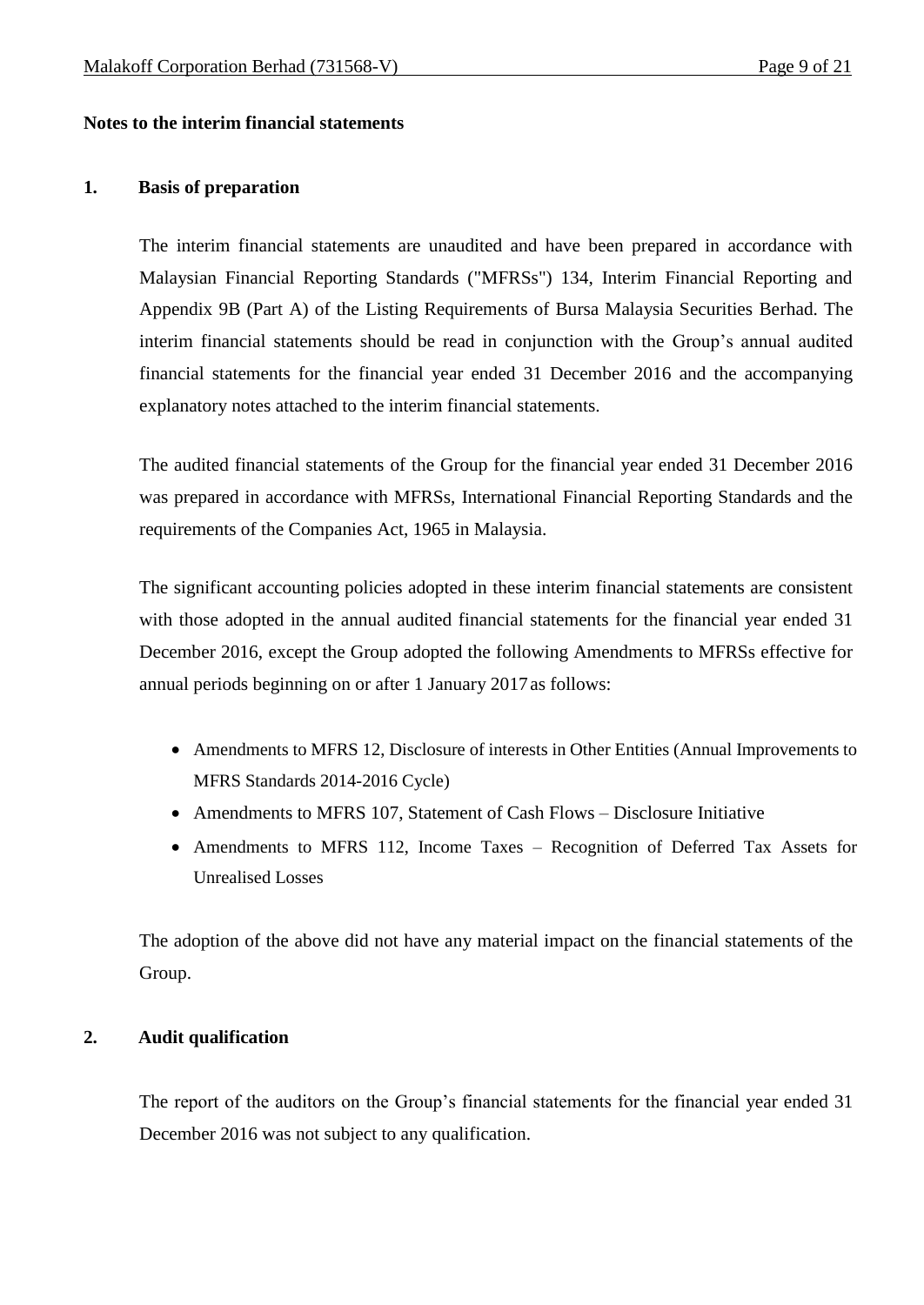#### **3. Seasonal or cyclical factors**

The Group's operations have not been affected by seasonal or cyclical factors.

## **4. Unusual items**

There was no unusual item affecting assets, liabilities, equity, net income or cash flows of the Group during the current quarter under review because of its nature, size and incidence.

#### **5. Changes in estimates**

There was no material change in financial estimates that could materially affect the current interim results.

#### **6. Debt and equity securities**

There was no issuance, cancellation, repurchase, resale and repayment of debt and equity securities during the current quarter except for the issuance of unrated perpetual sukuk of RM800 million in nominal value under the Shariah principle of Wakalah Bi Al-Istithmar with unconditional and irrevocable subordinated cash deficiency support from the Company, by a wholly-owned subsidiary, Tanjung Bin Energy Sdn. Bhd. on 8 March 2017.

# **7. Dividend paid**

There was no dividend paid during the current quarter ended 31 March 2017.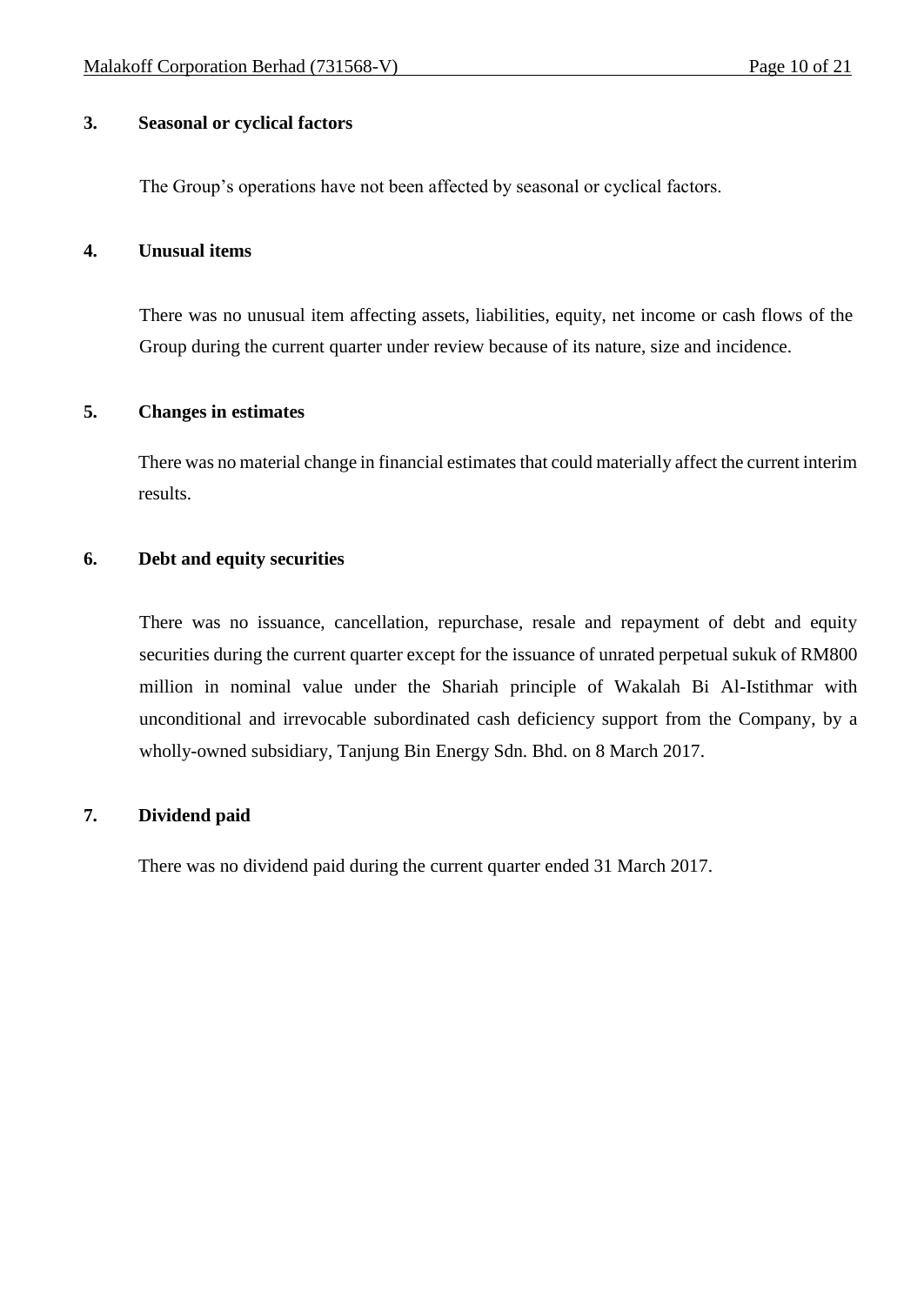## **8. Segment reporting**

In previous financial year, the Group Managing Director ("GMD") reviewed internal management report based on two strategic business segments i.e: asset management and operation & maintenance. During the current period, the GMD has reviewed the asset management and the operation & maintenance segments and is of the view that they are interdependent and form a single strategic business unit. As such, no segmental reporting in relation to these two segments was prepared for this quarter.

Nevertheless, as the Group continues to explore potential growth opportunities to expand its presence worldwide, internal management report is now focused on contribution from local and foreign segments. As a result, the Group's segmental reporting for the current period was prepared on this basis.

|                              | Local<br><b>RM'000</b> | Foreign<br><b>RM'000</b> | <b>Elimination</b><br><b>RM'000</b> | <b>Total</b><br><b>RM'000</b> |
|------------------------------|------------------------|--------------------------|-------------------------------------|-------------------------------|
| Revenue from external        |                        |                          |                                     |                               |
| <b>customers</b>             | 1,729,052              | 51,971                   | $\overline{\phantom{a}}$            | 1,781,023                     |
| Inter-segment revenue        | 554,388                | 546                      | (554, 934)                          |                               |
| <b>Total segment revenue</b> | 2,283,440              | 52,517                   | (554, 934)                          | 1,781,023                     |
|                              |                        |                          |                                     |                               |
| <b>Profit after tax</b>      | 386,593                | 43,672                   | (314, 849)                          | 115,416                       |

The Group's segmental reporting for the financial period ended 31 March 2017 is as follows:

The Group's segmental reporting for the corresponding financial period ended 31 March 2016 is as follows:

|                              | Local<br><b>RM'000</b> | Foreign<br><b>RM'000</b> | <b>Elimination</b><br><b>RM'000</b> | <b>Total</b><br><b>RM'000</b> |  |
|------------------------------|------------------------|--------------------------|-------------------------------------|-------------------------------|--|
| Revenue from external        |                        |                          |                                     |                               |  |
| customers                    | 1,293,693              | 50,416                   | $\overline{\phantom{a}}$            | 1,344,109                     |  |
| Inter-segment revenue        | 388,253                | 29,308                   | (417,561)                           | $\qquad \qquad \blacksquare$  |  |
| <b>Total segment revenue</b> | 1,681,946              | 79,724                   | (417,561)                           | 1,344,109                     |  |
|                              |                        |                          |                                     |                               |  |
| <b>Profit after tax</b>      | 212,644                | 82,585                   | (195, 737)                          | 99,492                        |  |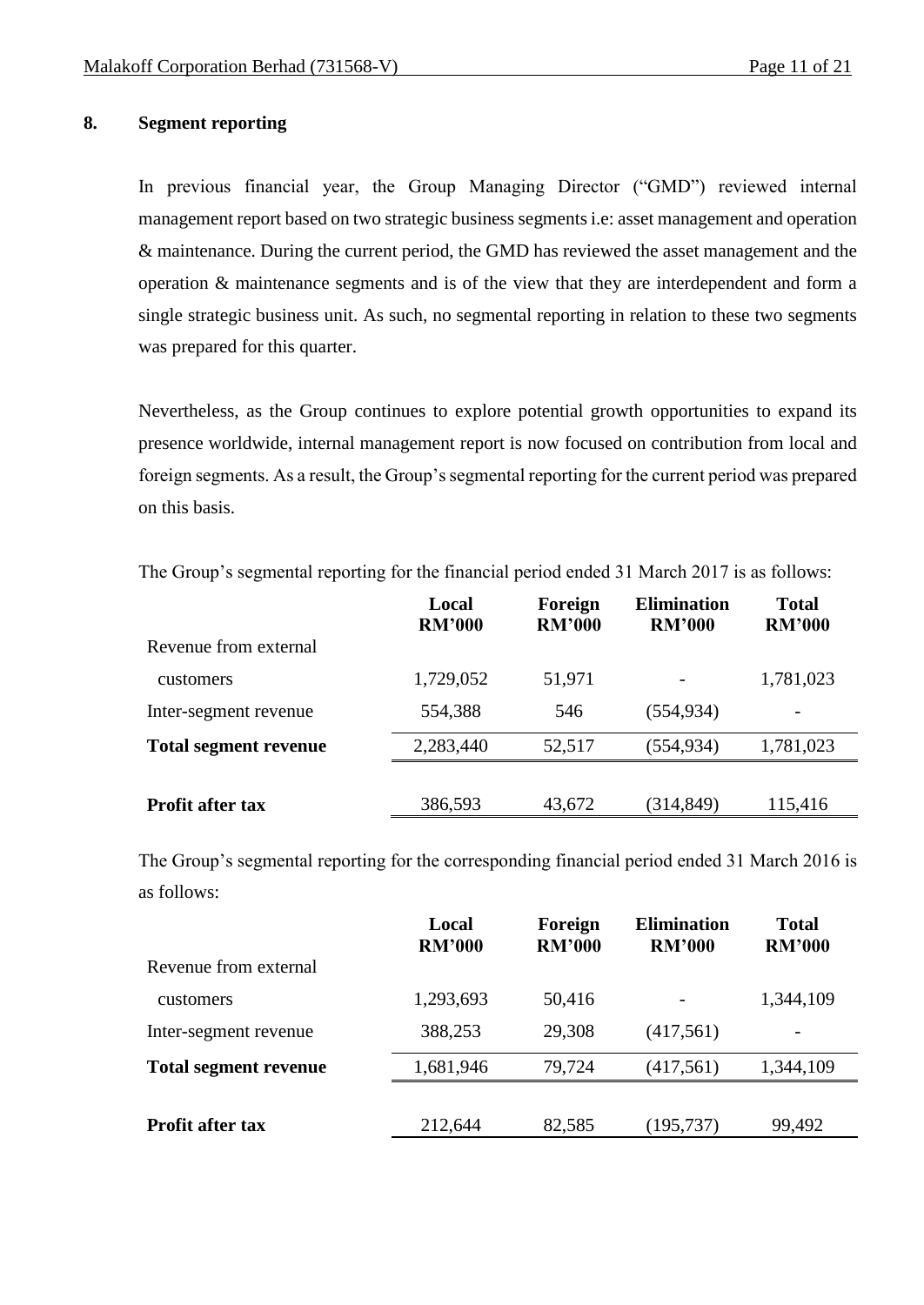# **9. Property, plant and equipment**

There was no valuation of property, plant and equipment during the current quarter ended 31 March 2017 except for the amounts carried forward pertaining to certain Group's properties that had been revalued in the past.

# **10. Material events subsequent to the end of current interim period**

There was no material event subsequent to the end of the current quarter ended 31 March 2017.

#### **11. Changes in composition of the Group**

There was no change in the composition of the Group during the current quarter ended 31 March 2017 except for on 28 February 2017, the Company had acquired two (2) ordinary shares of RM1.00 each, representing the entire issued and paid-up share capital of Tunas Pancar Sdn. Bhd., for a total cash-consideration of RM2.00.

### **12. Changes in contingent liabilities or contingent assets**

There was no change in contingent liabilities or contingent assets since the last audited financial statements for the financial year ended 31 December 2016 except for the following bank guarantees issued to third parties:

|                          | 31.03.17 | 31.12.16 |
|--------------------------|----------|----------|
|                          | RM'mil   | RM'mil   |
| Company and subsidiaries | 511.6    | 519.6    |

These guarantees mainly consist of guarantees for bid bonds, performance bonds and security deposits for projects.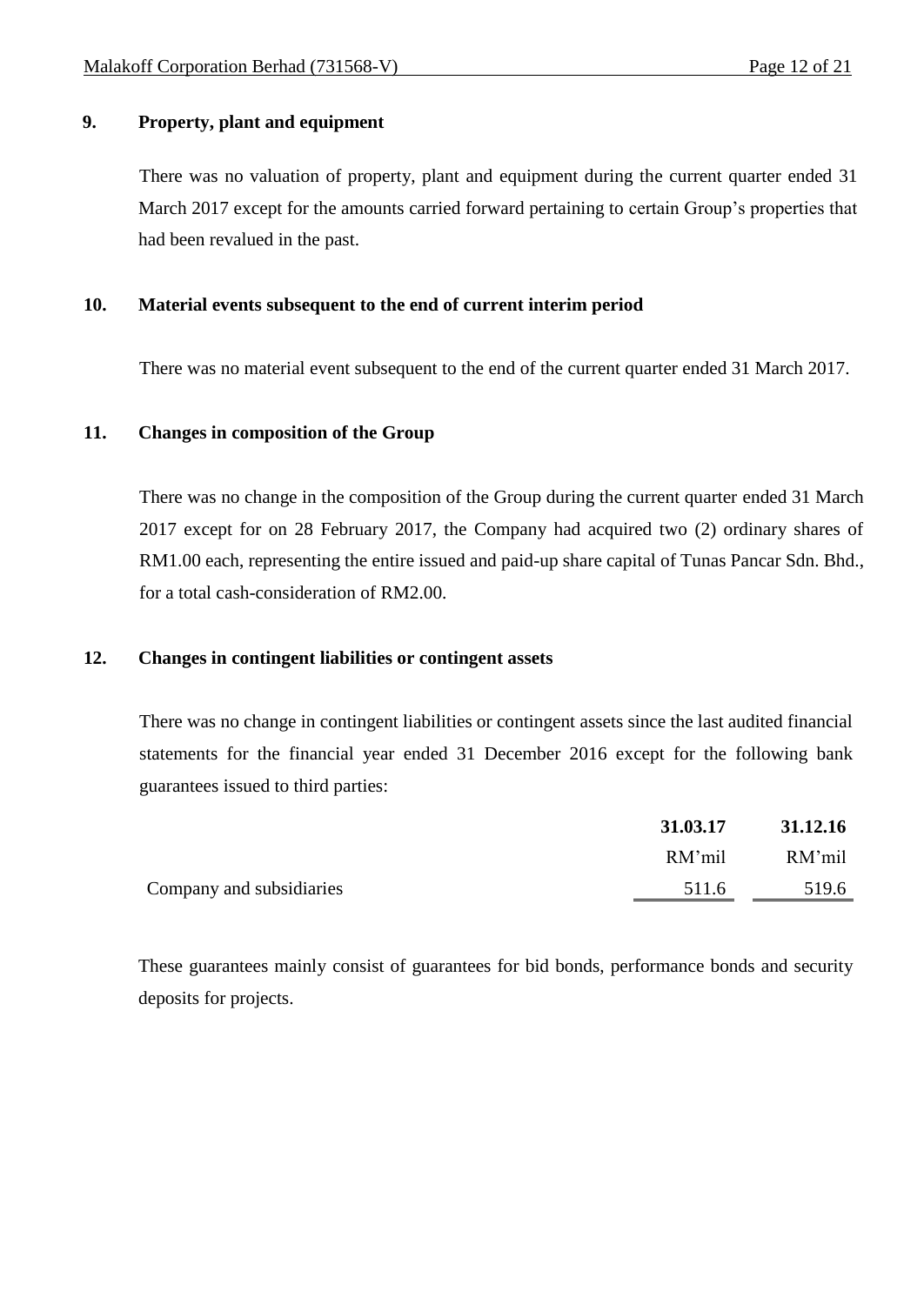# **13. Capital commitments**

 $14.$ 

Capital commitments of the Group not provided for in the interim financial report are as follows:

|                                                         | 31.03.17<br>RM'mil | 31.12.16<br>RM'mil |
|---------------------------------------------------------|--------------------|--------------------|
| Property, plant and equipment:                          |                    |                    |
| Authorised but not contracted for                       | 544.0              | 559.1              |
| <b>Related party transactions</b>                       |                    |                    |
|                                                         | 31.03.17<br>RM'mil | 31.03.16<br>RM'mil |
| Associated company:                                     |                    |                    |
| Interest income on unsecured<br>subordinated loan notes | 11.2               | 6.2                |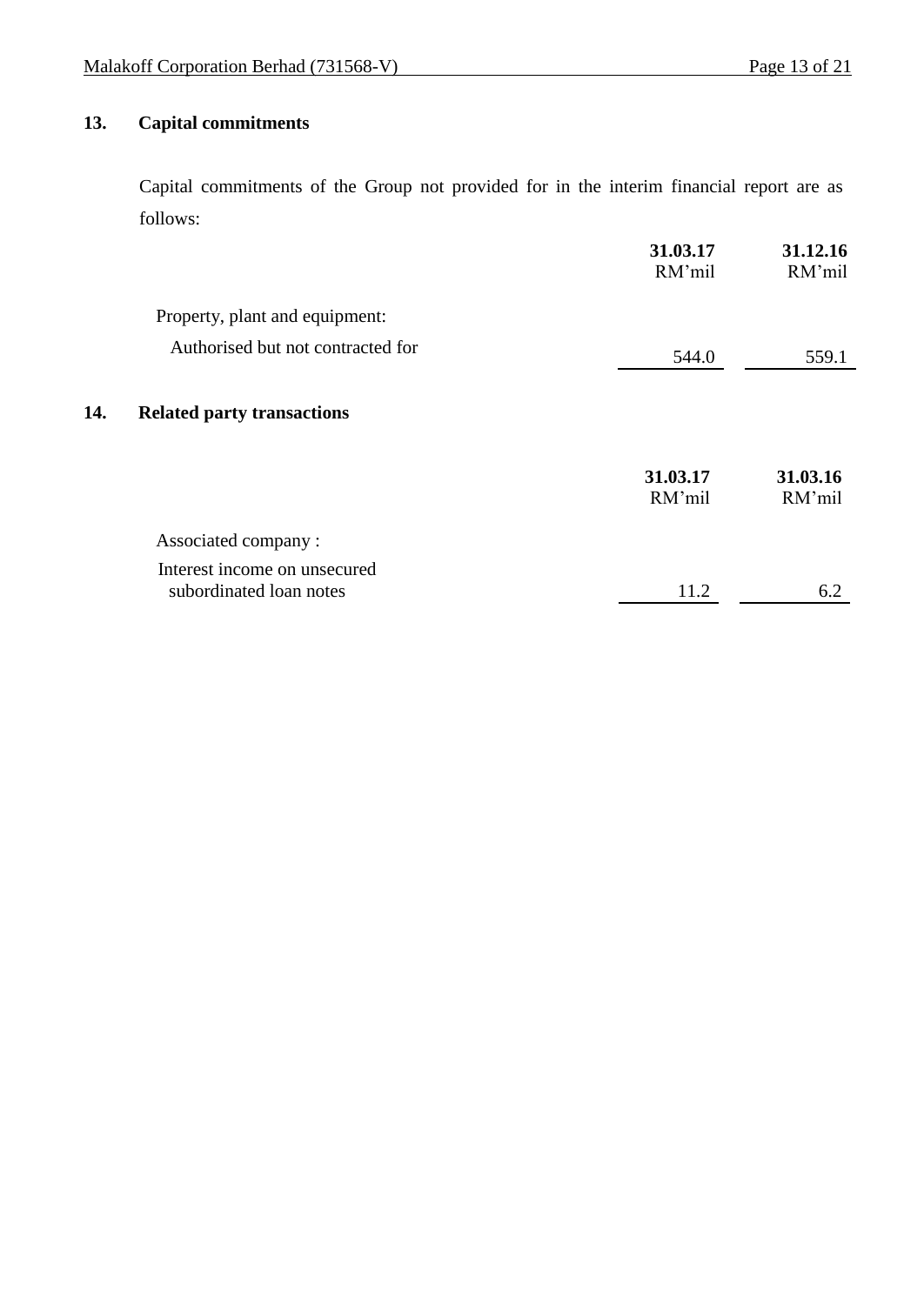# **Additional information required by the Bursa Securities Listing Requirements**

#### **15. Review of performance**

# **Quarter 1, 2017 ("1Q17") vs Quarter 1, 2016 ("1Q16")**

The Group's revenue for 1Q17 was RM1,781.0 million, which was higher than RM1,344.1 million recorded in 1Q16.

This was mainly due to three (3) months revenue contribution by Tanjung Bin Energy Sdn. Bhd. during the current quarter as compared to only ten (10) days of revenue contribution during the corresponding quarter following the commencement of TBE's operation on 21 March 2016.

The Group's profit before tax for 1Q17 was RM174.7 million, which was higher than RM139.8 million recorded in 1Q16.

This was mainly due to higher fuel margin and higher contribution from our associates. These were offsetted by additional depreciation due to the change in estimate of residual values of gasfired power plants and higher maintenance costs.

## **16. Variation of results against immediate preceding quarter**

## **Quarter 1, 2017 ("1Q17") vs Quarter 4, 2016 ("4Q16")**

The Group recorded a lower profit before taxation of RM174.7 million in the current quarter compared to RM195.7 million in the preceding quarter.

This was mainly due to higher maintenance costs offset by higher contribution from our associates.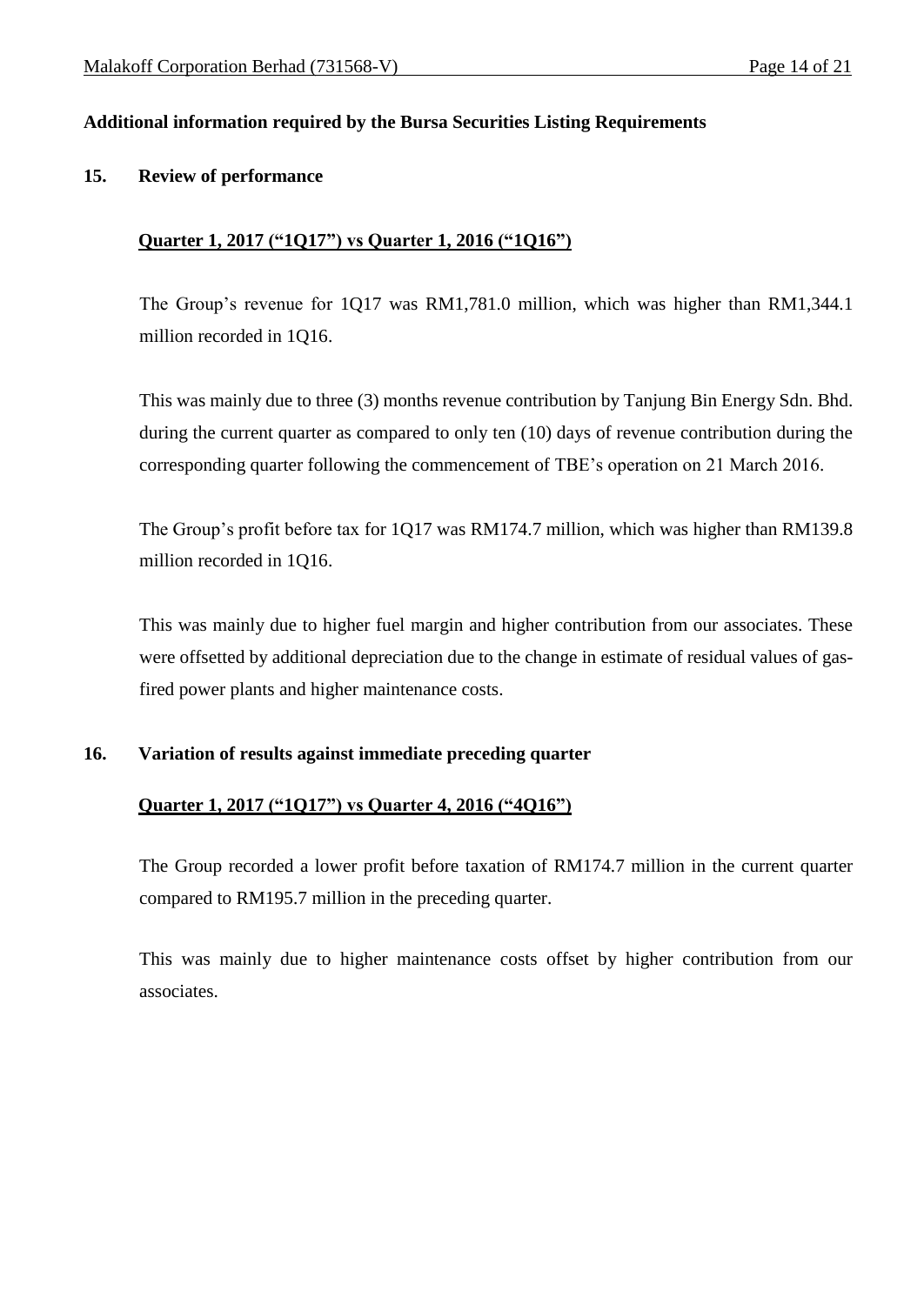# **17. Current prospects**

The results for the financial year ending 31 December 2017 will be affected by the expiry of the existing Segari Energy Ventures Sdn. Bhd. ("SEV") Power Purchase Agreement ("PPA") in June 2017. The new SEV PPA, which will take effect upon expiration of the existing SEV PPA stipulates lower levelised tariffs as compared to the existing SEV PPA.

Notwithstanding the above, the Group is continuing with its strategic initiatives to secure growth opportunities in the power sector as well as to broaden its earnings base in complementary business sectors for the future. In addition, the Group is focusing on enhancing efficiencies throughout its operations and hence expects the results to remain positive for the financial year ending 31 December 2017.

## **18. Profit before tax**

Profit before tax is stated after (crediting)/charging the following items:

|                                            | 3 months<br>ended<br>31.03.17<br>RM'mil | 3 months<br>ended<br>31.03.16<br>RM'mil | <b>Cumulative</b><br>3 months<br>ended<br>31.03.17<br>RM'mil | <b>Cumulative</b><br>3 months<br>ended<br>31.03.16<br>RM'mil |
|--------------------------------------------|-----------------------------------------|-----------------------------------------|--------------------------------------------------------------|--------------------------------------------------------------|
| Finance income                             | (50.7)                                  | (38.3)                                  | (50.7)                                                       | (38.3)                                                       |
| Finance cost                               | 271.6                                   | 190.1                                   | 271.6                                                        | 190.1                                                        |
| Depreciation                               | 230.0                                   | 172.5                                   | 230.0                                                        | 172.5                                                        |
| Amortisation of                            |                                         |                                         |                                                              |                                                              |
| intangibles                                | 122.3                                   | 126.4                                   | 122.3                                                        | 126.4                                                        |
| Impairment<br>loss on trade<br>receivables |                                         | 0.1                                     |                                                              | 0.1                                                          |
| Net foreign<br>exchange                    |                                         |                                         |                                                              |                                                              |
| loss                                       | 0.2                                     | 11.9                                    | 0.2                                                          | 11.9                                                         |

# **19. Profit forecast or profit guarantee**

The Group did not issue any profit forecast or profit guarantee for the current quarter.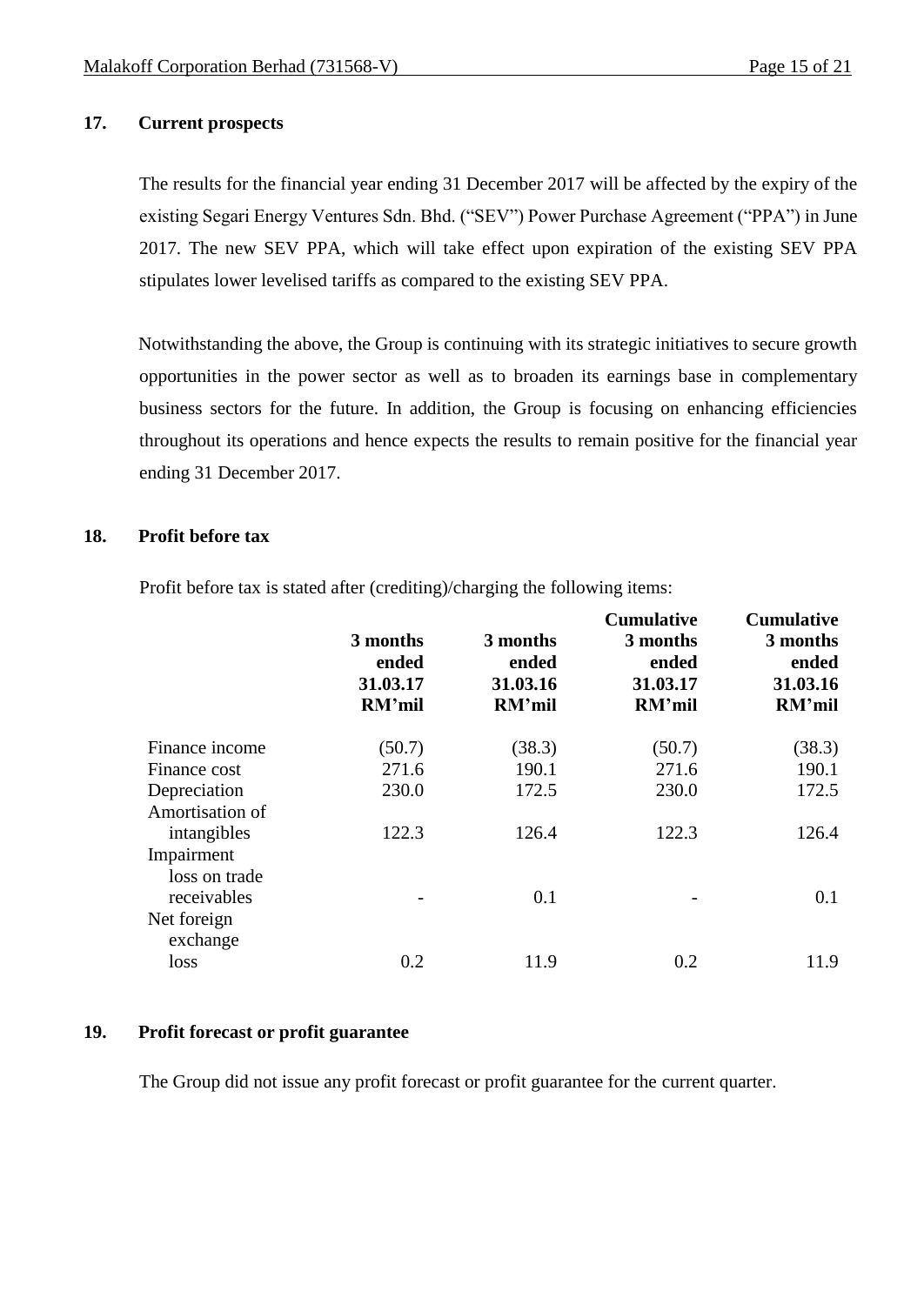# **20. Tax expense**

|                      | 3 months<br>ended<br>31.03.17<br>RM'mil | 3 months<br>ended<br>31.03.16<br><b>RM'mil</b> | <b>Cumulative</b><br>3 months<br>ended<br>31.03.17<br><b>RM'mil</b> | <b>Cumulative</b><br>3 months<br>ended<br>31.03.16<br>RM'mil |
|----------------------|-----------------------------------------|------------------------------------------------|---------------------------------------------------------------------|--------------------------------------------------------------|
| Current tax expense  | 129.6                                   | 84.1                                           | 129.6                                                               | 84.1                                                         |
| Deferred tax expense | (70.4)                                  | (43.8)                                         | (70.4)                                                              | (43.8)                                                       |
| Total tax expense    | 59.2                                    | 40.3                                           | 59.2                                                                | 40.3                                                         |

The Group's effective tax rates for the current quarter and financial year were higher than the statutory income tax rate due to certain expenses which were not deductible for tax purposes.

# **21. Status of corporate proposals announced**

There was no corporate proposal announced and not completed as at 31 March 2017.

## **22. Borrowings**

|                                       | 31.03.17<br><b>RM'mil</b> | 31.12.16<br><b>RM'mil</b> |
|---------------------------------------|---------------------------|---------------------------|
| Current                               |                           |                           |
| Secured<br>$\overline{a}$             | 601.2                     | 620.3                     |
| Unsecured<br>$\overline{\phantom{a}}$ |                           | 1,290.1                   |
|                                       | 601.2                     | 1,910.4                   |
| Non-current                           |                           |                           |
| Secured<br>$\overline{\phantom{a}}$   | 15,538.9                  | 15,533.9                  |
| Unsecured<br>$\overline{\phantom{a}}$ | 92.5                      | 92.5                      |
|                                       | 15,631.4                  | 15,626.4                  |
|                                       | 16,232.6                  | 17,536.8                  |

The currency exposure pertaining to borrowings for the Group are as follows:-

|                                 | 31.03.17<br>RM'mil | 31.12.16<br>RM'mil |
|---------------------------------|--------------------|--------------------|
| <b>Functional currency</b>      |                    |                    |
| <b>RM</b>                       | 13,724.3           | 15,108.7           |
| AUD<br>$\overline{\phantom{a}}$ | 2,166.0            | 2,080.9            |
| <b>USD</b>                      | 342.3              | 347.2              |
|                                 | 16,232.6           | 17,536.8           |
|                                 |                    |                    |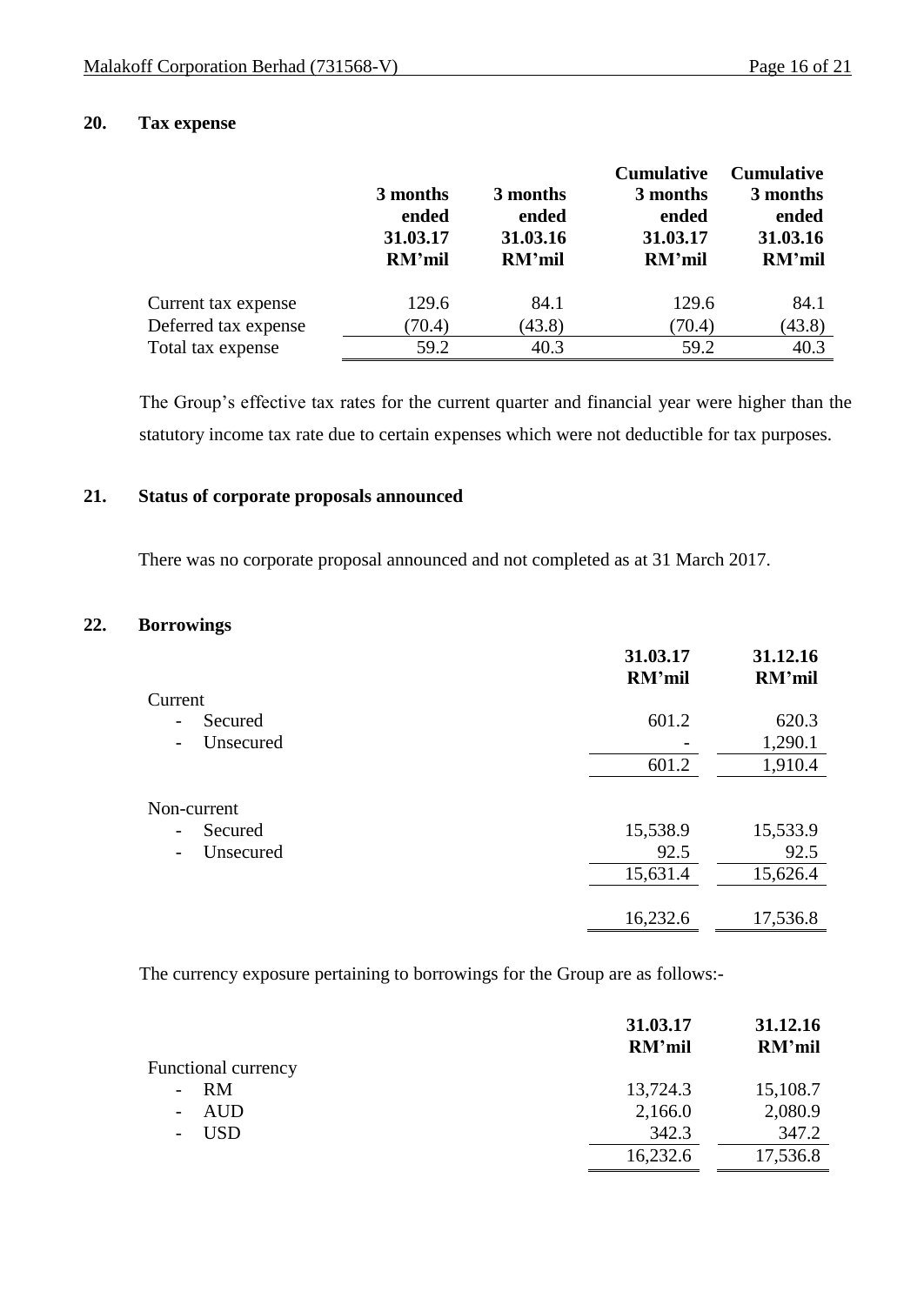## **23. Realised and unrealised profit disclosure**

The retained profits as at 31 March 2017 is analysed as follows:-

|                                                                       | 31.03.17<br>RM'mil | 31.12.16<br>RM'mil |
|-----------------------------------------------------------------------|--------------------|--------------------|
| Total retained earnings of the Company and its<br>subsidiaries        |                    |                    |
| realised                                                              | 8,180.6            | 8,074.4            |
| unrealised                                                            | (823.7)            | (883.1)            |
|                                                                       | 7,356.9            | 7,191.3            |
|                                                                       |                    |                    |
| realised                                                              | 154.2              | 215.1              |
| unrealised                                                            | (47.6)             | (31.7)             |
|                                                                       | 106.6              | 183.4              |
| Total share of retained earnings of equity accounted<br>joint venture |                    |                    |
| realised                                                              | (64.1)             | (64.1)             |
| Total retained earnings before consolidation adjustments              | 7,399.4            | 7,310.6            |
| Less: consolidation adjustments                                       | (7, 188.3)         | (7, 198.3)         |
| Total retained profit                                                 | 211.1              | 112.3              |
|                                                                       |                    |                    |

#### **24. Changes in material litigation**

*(i) Proceedings by the Public Prosecutor of Algeria against Almiyah Attilemcania SPA ("AAS")*

On 4 September 2014, a joint venture of the Group, AAS, was charged in the Court of Ghazouet ("Court") in the district of Tlemcen, Algeria, for an alleged breach of foreign exchange regulations concerning a sum of USD26.9 million. The Group holds an indirect effective interest of 35.7% in AAS via Tlemcen Desalination Investment Company SAS ("TDIC"), an indirect subsidiary of Malakoff International Limited.

During the financial year 2009, it was discovered that there was a considerable gap between the value of the delivered equipment received as per the invoices declared to the customs and the value of the milestone payments made by AAS to the supplier cum contractor ("Invoice Gap"). AAS wrote to the supplier cum contractor requesting for clarifications as they are responsible to resolve tax and customs issues. The Invoice Gap however was not resolved by the supplier cum contractor and the Algerian Customs then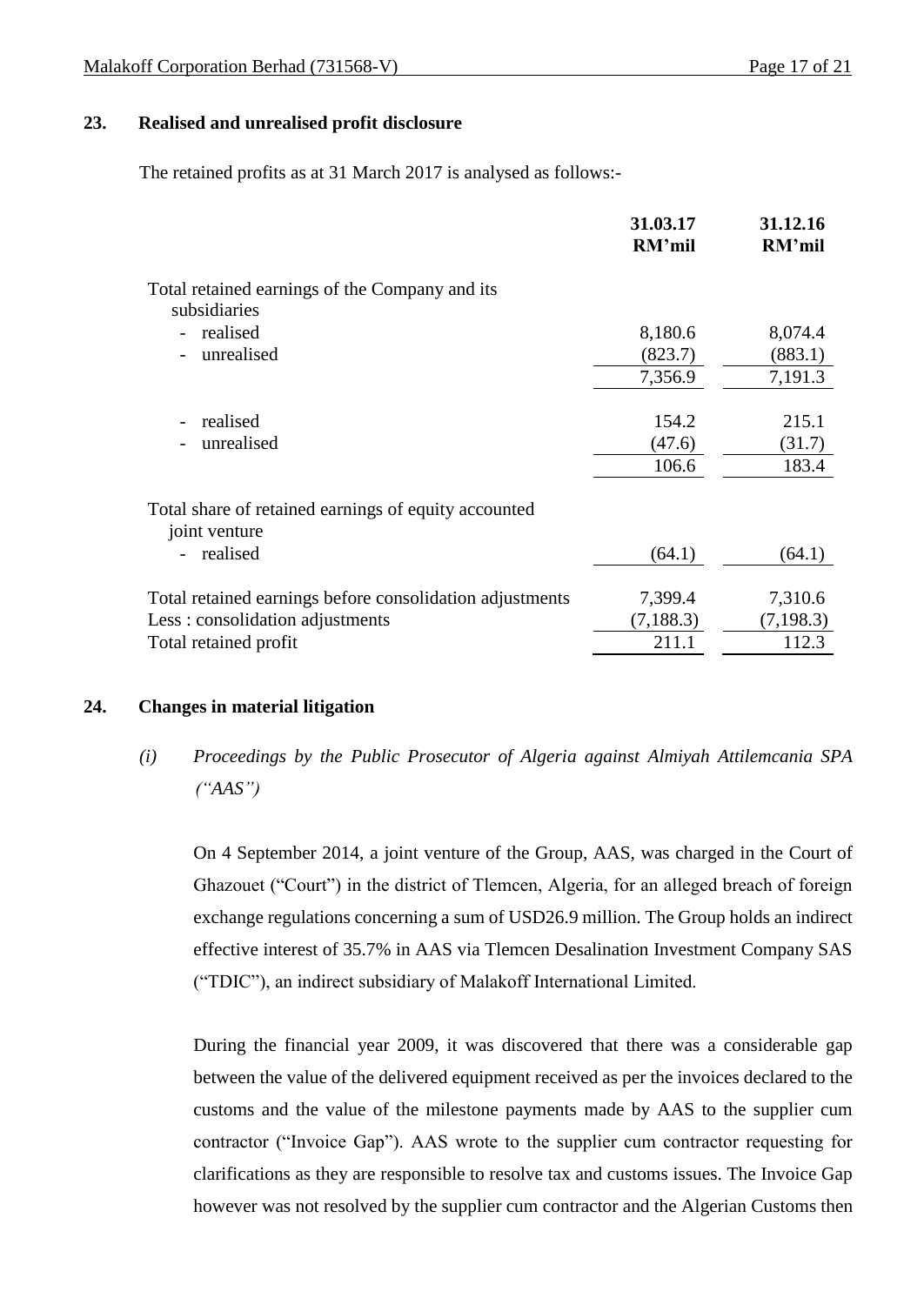initiated investigations and thereafter a charge was brought against AAS regarding foreign exchange regulation offences and the flow of capital to and from overseas.

The Court had on 24 December 2014 convicted AAS and had subsequently imposed a penalty of DZD3,929,038,151 (approximately RM148.3 million at the exchange rate of RM1: DZD26.5) ("Penalty"). The Group's liability arising from the Penalty, in proportion to the Group's 35.7% effective interest in AAS via TDIC, which may impact the profit of the Group, amounts to DZD1,402,666,620 (approximately RM52.9 million). The court of appeal upheld the decision and the Penalty imposed by the Court on 2 March 2016.

Notwithstanding the decision of the Court, AAS has been advised by its solicitor, Maitre Hadjer Becha, an attorney admitted to the Algerian Supreme Court, that the Penalty would not be enforced until the exhaustion of all rights to appeal by AAS in respect of the proceedings.

AAS solicitor had filed an appeal to the Supreme Court on 17 June 2016. AAS had filed grounds of appeal on 9 August 2016 but the Supreme Court has not fixed any hearing date in respect of the appeal.

The Group has recognised a provision amounting to RM36.1 million in previous financial year. Notwithstanding this, AAS will continue with the appeal until the exhaustion of all rights.

*(ii) Litigation action initiated by Tanjung Bin Power Sdn Bhd ("TBP") against IHI Corporation Japan, ISHI Power Sdn Bhd and IHI Power Systems (M) Sdn Bhd*

TBP, a subsidiary of the Malakoff Corporation Berhad, commenced proceeding before the Malaysia High Court on 2 December 2015 against the following three (3) Defendants:

- IHI Corporation Japan ("IHI")
- ISHI Power Sdn. Bhd. ("ISHI")
- IHI Power Systems (M) Sdn. Bhd. ("IPSM")

The total amount claimed is RM782,023,406 (excluding interest and costs) under 8 different heads. TBP is seeking damages from IHI, ISHI and IPSM for breaches of the duty of care, which they individually and/or collectively owed to TBP.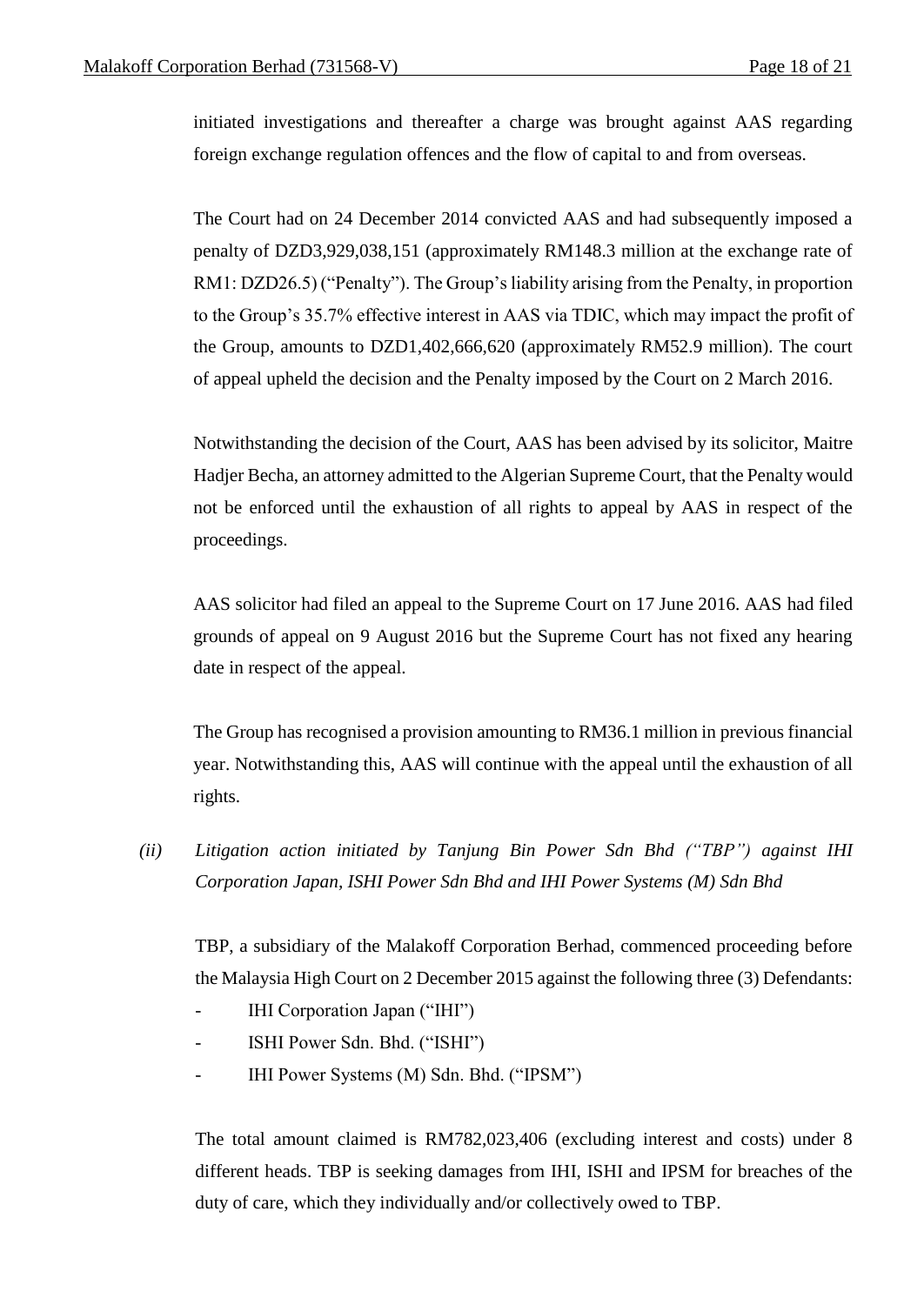The claims against the separate Defendants are made under separate heads and the amounts claimed vary. The total amount claimed, though quantified as above, is estimated and therefore subject to change.

The claims include relief sought from the court for TBP's loss and damage, including the costs of repairs and replacement, and economic losses such as in relation to available capacity payments and daily utilisation payments. TBP has also claimed for interest as well as costs.

The Defendants have entered appearances and their respective defenses. They have also each filed an application to strike out the actions against TBP. The matter came up for hearing of the striking out application on 22 July 2016. However, the court adjourned the hearing to 22 August 2016 whereby the court had dismissed Defendants' application to strike out the suit filed by TBP. The main suit is now fixed for full trial commencing from 5 December 2016.

TBP proceeded with the oral opening submission on 5 December 2016. However, the judge invited parties to consider whether, due to the voluminous documents and technical evidence relating to nature of the suit and/or claims, it will be in the best interest of parties for resolution before a technically qualified arbitrator.

The court had granted order on 16 March 2017 for the suit to be referred to courtmandated arbitration. The court mandated arbitration is fixed for hearing from 16 August 2017 until 20 August 2017. Court had also fixed 6 September 2017 for further case management to monitor the progress of the court mandated arbitration.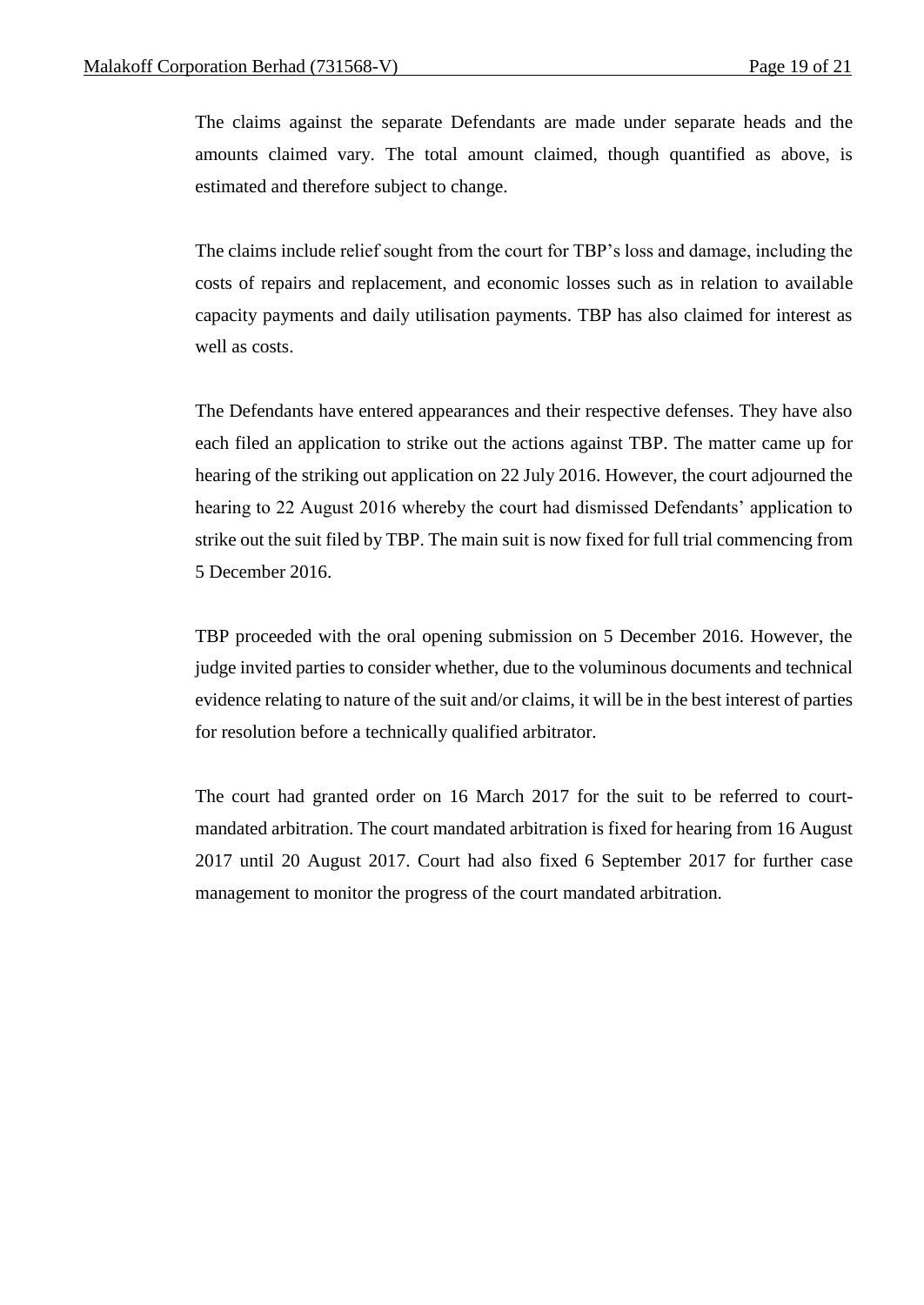*(iii) Arbitration proceeding against Sumitomo Corporation, Zelan Holdings (M) Sdn. Bhd. ("Zelan Holdings") and Sumi-Power Malaysia Sdn. Bhd.*

Tanjung Bin Power Sdn. Bhd. ("TBP") had on 23 November 2016, issued a notice of arbitration ("Arbitration") against Sumitomo Corporation, Zelan Holdings (M) Sdn. Bhd. ("Zelan Holdings") and Sumi-Power Malaysia Sdn. Bhd. (collectively referred to as "EPCC Contractors").

TBP is and was at all material times, the owner of the Tanjung Bin Power plant, a power station consisting of three 700 MW coal-fired plants ("Plant"). The EPCC Contractors were engaged to provide TBP with and TBP relied on the EPCC Contractors for the engineering, design, procurement, construction, commissioning and related services in respect of amongst others, the Plant and its related facilities ("EPCC Contract").

The Arbitration is in respect of loss and damage suffered by TBP as a consequence of the EPCC Contractors' and/or their agent(s)' negligence and/or breaches of duties and/or obligations under the EPCC Contract. At present, the loss and damage suffered by TBP is estimated to be approximately RM785 million.

The EPCC Contractors filed reply to the aforesaid notice and parties are in the midst of finalising the procedural aspects of the Arbitration including appointment of the arbitrators.

Save as disclosed above, there has been no significant change in material litigation, including the status of pending material litigation in respect of the Group during the current quarter under review.